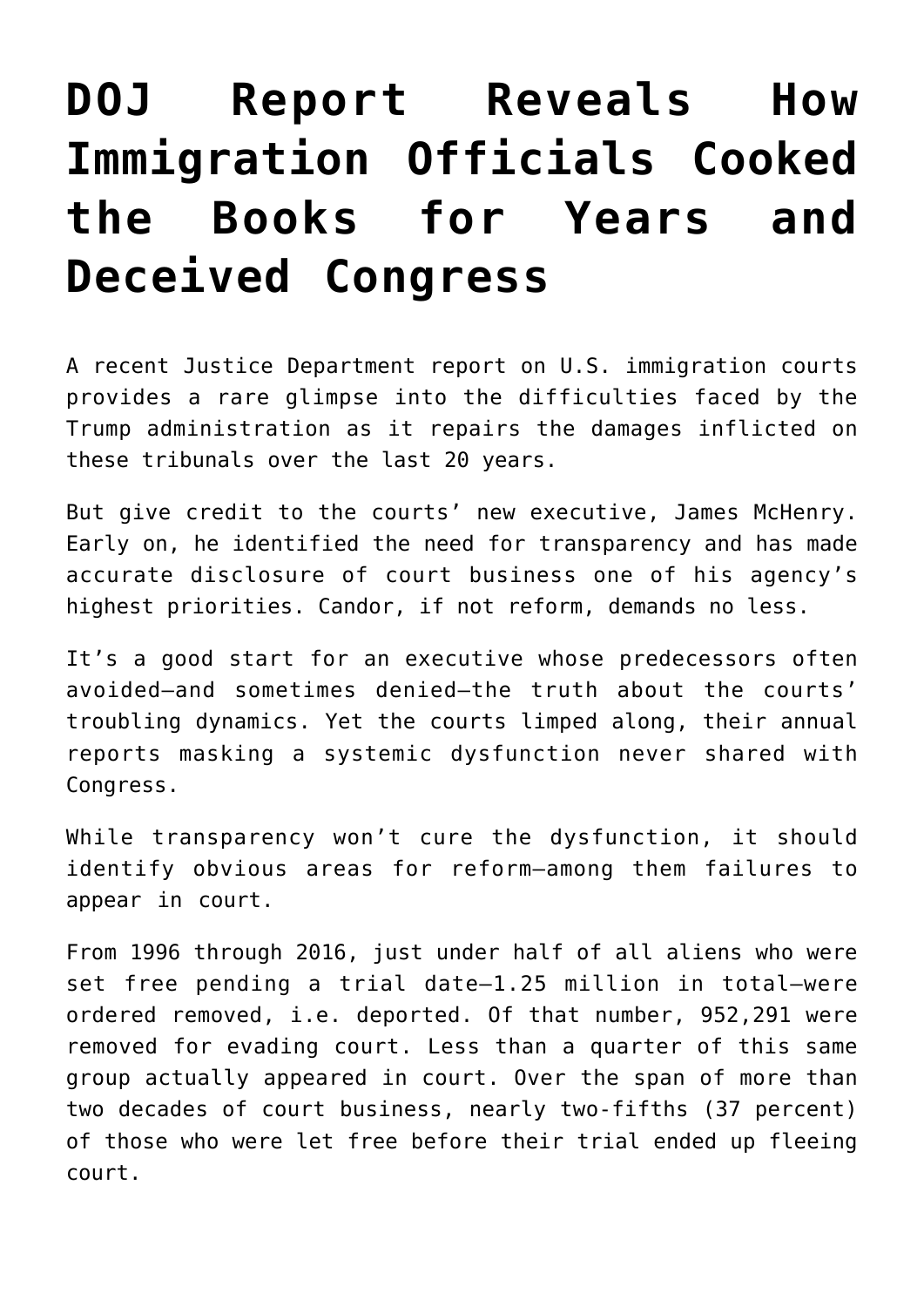Since 1996, an average of 45,000 migrants each year disappeared, adding to a backlog of unexecuted removal orders that in 2016 numbered 954,000. If predictions are correct, nearly 57,000 people will evade their hearings in 2018 and bring the 23-year failure-to-appear total to 1.05 million—that's 9.3 percent of the illegal population in the U.S. as measured by a 2017 Pew Research Center study.

It is here that damage to the courts, immigration enforcement, and national security intersect.

From 2001 through 2005, Immigration and Customs Enforcement freed 45,000 out of nearly 92,000 people who entered the U.S. from terror-linked nations. Released to pursue asylum claims, Department of Homeland Security officials believed many would disappear—and they were right.

Out of 641,000 immigration court decisions handed down over the same period, 43 percent of them—or 279,000 verdicts—directed those who missed their hearings to be removed. Court records reveal that aliens detained and then released to appear in court fled their hearings at roughly the same rate as their counterparts who were never detained.

Unsurprisingly, Homeland Security found that 85 percent of those ordered removed later absconded. In other words, when confronted with deportation, they ran. Seldom, according to ICE records, were any ever rearrested.

How did their flight from court escape notice? How did the practice continue for so long without a reckoning?

The answer lies in mismanagement across both Republican and Democratic administrations that produced weak—and sometimes dishonest—recaps of court business. In essence, federal agencies calculated failure-to-appear rates in a misleading manner for congressional oversight.

Instead of calculating the failure-to-appear rate by taking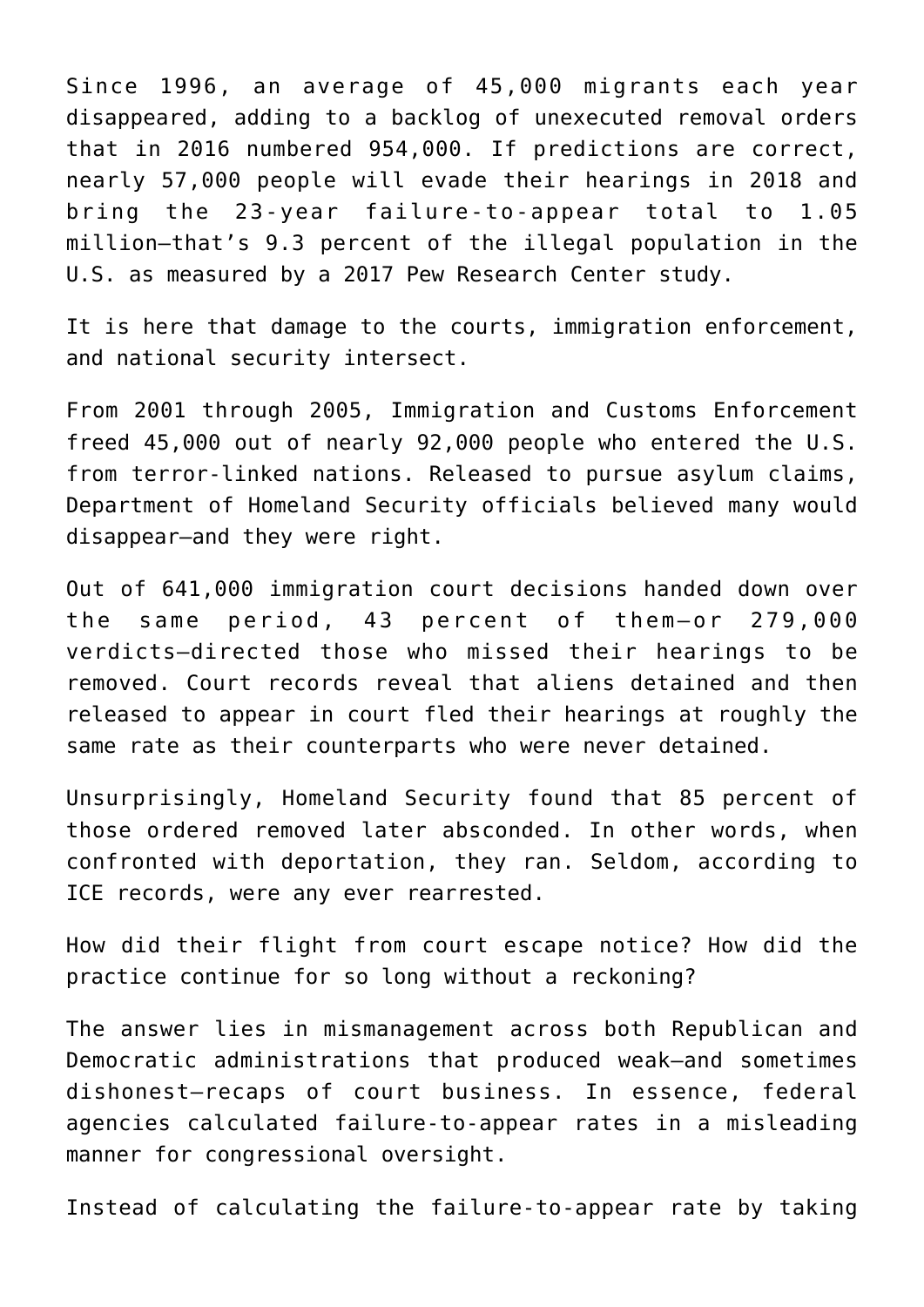the number of aliens free before trial who missed court out of all those who were free before trial  $(n = x + y)$ , the courts pursued a different calculation: They took the number who skipped trial out of the much larger number of those who were free before trial plus those who were detained before trial (*n = x ÷ y + z*).

Including the detained (people who can't miss court) in an equation measuring failure-to-appear rates produced the desired effect. It enlarged the denominator, shrank the numerator, and gamed this important metric. A much reduced—and less alarming—failure-to-appear rate resulted.

This is how a whole generation of executives rigged the failure-to-appear rate. Intended to mute embarrassing numbers, its practical effect was deception. Its byproducts were less scrutiny, the concealing of threats, and delayed reform.

The ugly truth is that this deception took place against a giant backdrop of real risk, at a time when the need for honest reporting could scarcely have been greater.

In the five years following the 9/11 attacks, failures to appear at immigration trials exploded. Fifty percent of those free before trial—360,199 out of 713,974—disappeared. In 2005 and 2006 alone, 58 percent of the same group—216,573 people out of 374,227—vanished.

But using their trademark funny math, executives told both Senate and House Judiciary committees that only 39 percent had dodged court. Predictably, the disorder continued.

Such dynamics cannot be ignored—nor such dishonest bookkeeping continued—if the U.S. is to revive its courts and enforcement assets and regain control of its borders. None of this will be easy, though. As recently as 2016, 43 percent of those slated for court never showed.

Mark Twain, that keen observer of all things shoddy, once